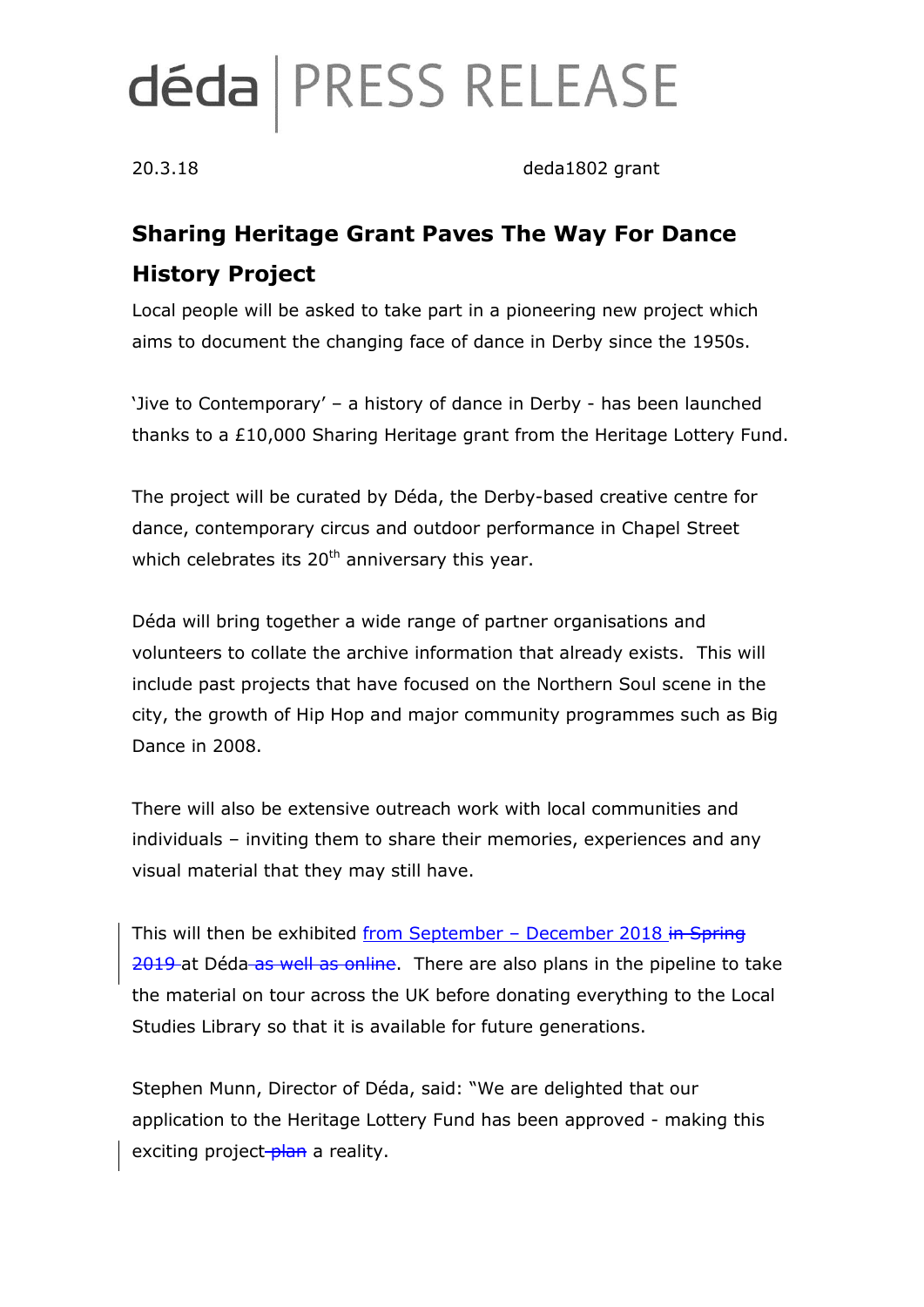"We aim to tell the story of dance in Derby from the perspective of established groups, venues and individuals over the past 70 or so years in a number of ways including film, photographs, written memories and recorded interviews.

"This will be a fascinating way of exploring the changes in popularity of dance styles in Derby enjoyed by local people over the decades, including how genres such as contemporary dance have become more accessible in recent times.

"I am sure that many people will particularly love to share their memories of times enjoyed at different venues in the city over the decades.

"As part of our own anniversary celebrations, it will be particularly interesting to showcase the role that Déda has had over the past 20 years – growing both in size and focus from a regional dance to house to now being a nationally recognised creation centre for dance, contemporary circus and outdoor performance.

"Finally, I hope that the project will serve as a reminder of the benefits of dance for individuals including physical exercise, as a creative outlet and a wonderful social activity and the importance of dance within the cultural offer of the city.

#### **Ends**

Media enquiries and photographic requests: Sarah Jenkin-Jones, JJPR, Tel: 01332 515102/07951 945665; [sarah@jjpublicrelations.co.uk](mailto:sarah@jjpublicrelations.co.uk)